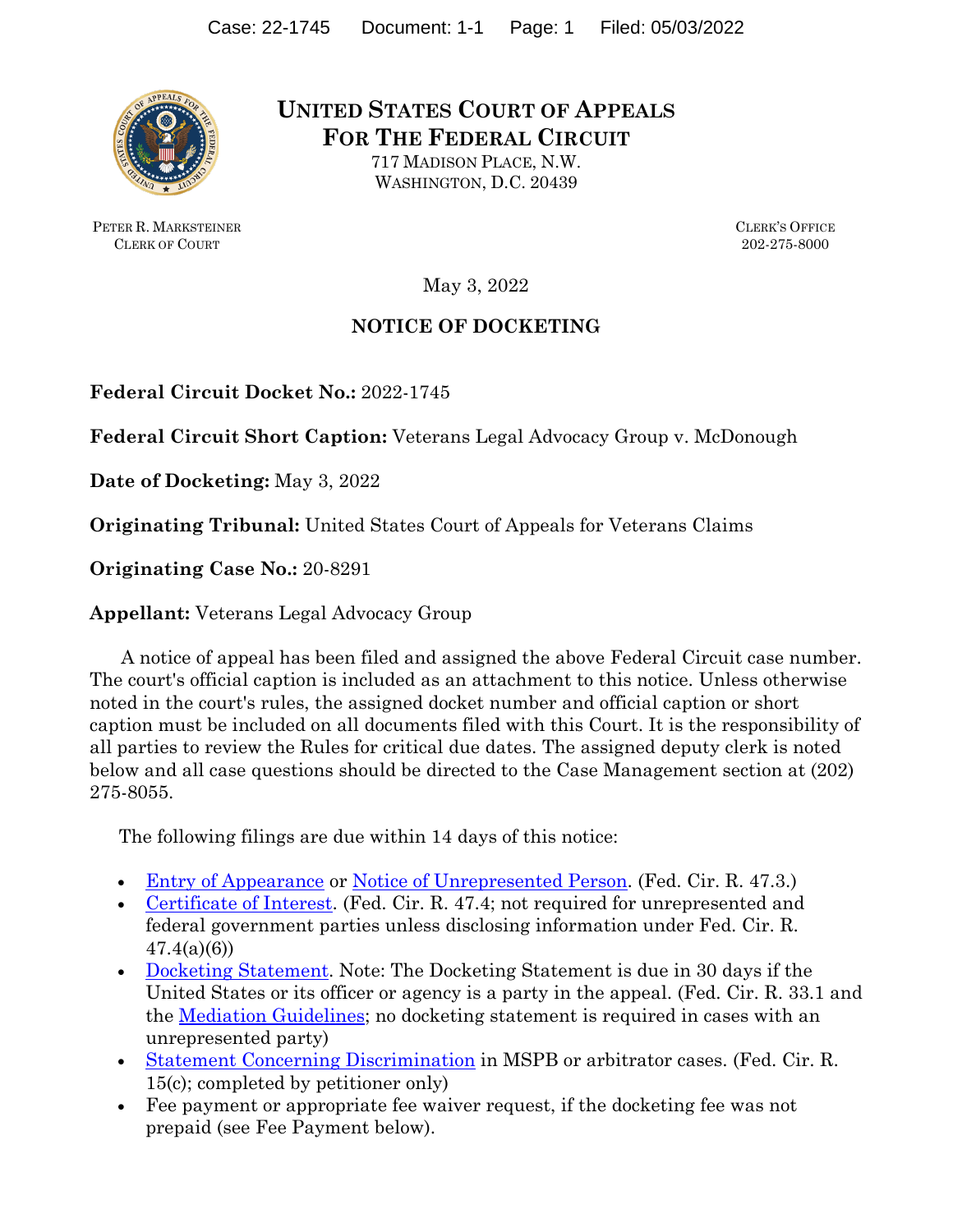**FILING DOCUMENTS:** Each counsel representing a party must be a member of the court's bar and registered for the court's electronic filing system. Parties represented by counsel must make all filings through the court's electronic filing system.

Unrepresented parties may choose to submit case filings to the court either in paper or through the court's electronic filing system; electronic filing will only be permitted for unrepresented parties after successful registration for the court's electronic filing system and submission of a completed Notice of Unrepresented Person Appearance. Fed. Cir. R. 25(a). The court's Electronic Filing Procedures may be accessed at www.cafc.uscourts.gov/contact/clerks-office/filing-resources.

**CONTACT INFORMATION:** Electronic filers, or unrepresented parties registered to receive electronic service, must update their contact information in their PACER service center profile whenever their contact information changes. Counsel must file an amended Entry of Appearance and unrepresented parties must file an amended Notice of Unrepresented Person Appearance whenever contact information changes. Fed. Cir. R.  $25(a)(5)$ .

**FEE PAYMENT:** Unless the filing fee was prepaid, fee payment must be submitted within fourteen days after this notice. Fed. Cir. R. 52(d). For outstanding docketing fees due to this court, electronic filers must pay the fee using the event Pay Docketing Fee through the court's electronic filing system. Fed. Cir. R. 52(e). Docketing fees due to other courts, such as U.S. District Courts, the U.S. Court of Appeals for Veterans Claims, and non-vaccine cases at the U.S. Court of Federal Claims, must be submitted to those courts in accordance with their procedures. A filer wishing to proceed without fee payment must submit a motion for leave to proceed in forma pauperis, or other fee waiver request, within fourteen days.

**OFFICIAL CAPTION:** The court's official caption is attached and reflects the lower tribunal's caption pursuant to Fed. R. App. P. 12(a), 15(a), and 21(a). Please review the caption carefully and promptly advise this court in writing of any improper or inaccurate designations.

> /s/ Peter R. Marksteiner Peter R. Marksteiner Clerk of Court

By: K. Heidrick, Deputy Clerk

# **Attachments:**

- Official caption
- Paper Copies of General Information and Forms (to unrepresented parties only):
	- o [General Information and Overview of a Case in the Federal Circuit](https://s38144.pcdn.co/wp-content/uploads/UnrepresentedPartiesGuide-InfoOverview.pdf)
	- o [Notice of Unrepresented Person Appearance](https://cafc.uscourts.gov/wp-content/uploads/form8b.pdf)
	- o [Informal Brief](https://cafc.uscourts.gov/home/rules-procedures-forms/court-forms/)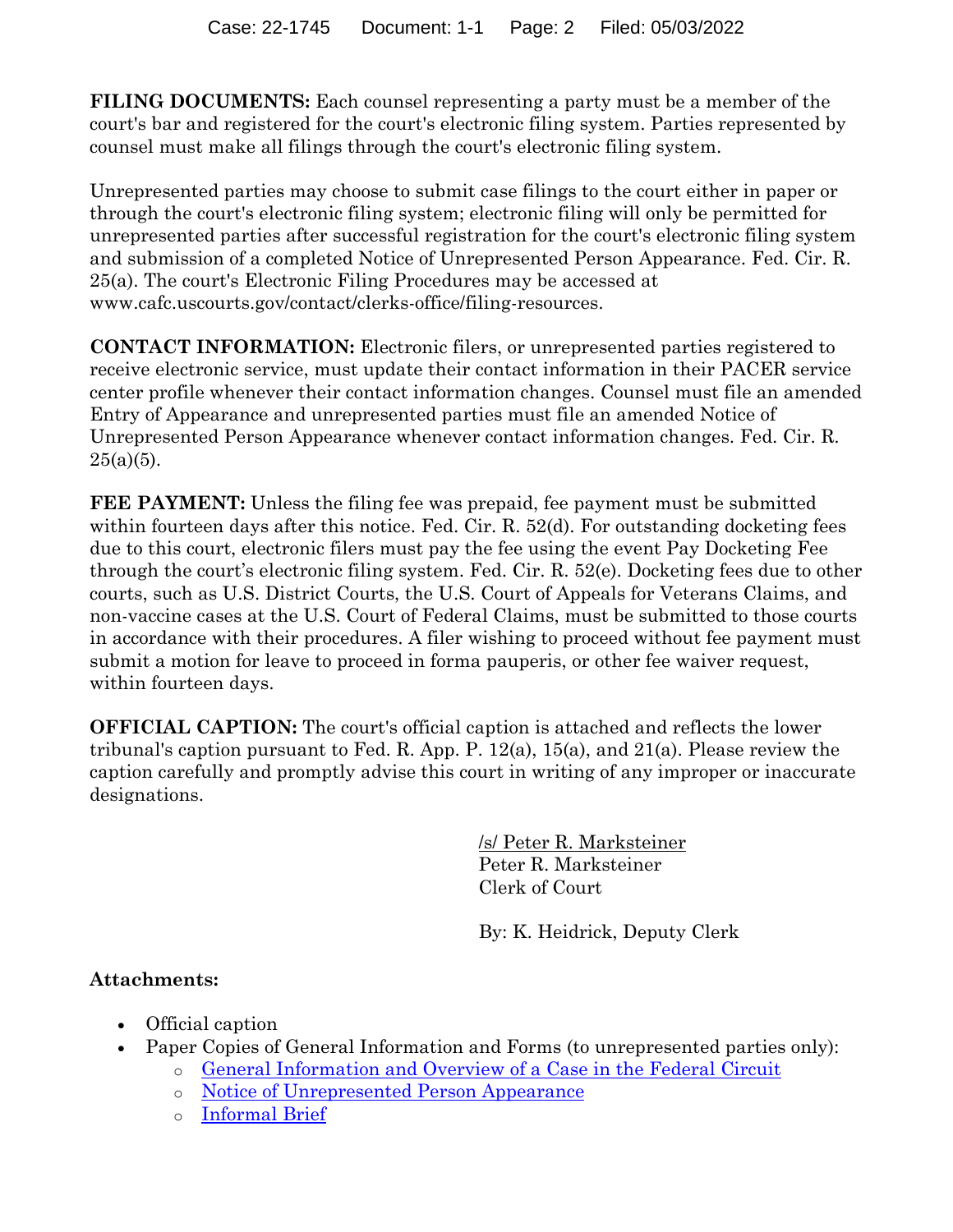- o [Informal Reply Brief](https://cafc.uscourts.gov/wp-content/uploads/form17.pdf) (to be completed only after receiving the opposing party's response brief)
- o [Motion and Affidavit for Leave to Proceed in Forma Pauperis](https://cafc.uscourts.gov/wp-content/uploads/form6.pdf) (only to filers owing the docketing fee)
- o [Supplemental in Forma Pauperis Form for Prisoners](https://cafc.uscourts.gov/wp-content/uploads/form6a.pdf) (only to filers in a correctional institution)
- o [Statement Concerning Discrimination](https://cafc.uscourts.gov/wp-content/uploads/form10.pdf) (only to petitioners in MSPB or arbitrator case)

**cc:** United States Court of Appeals for Veterans Claims